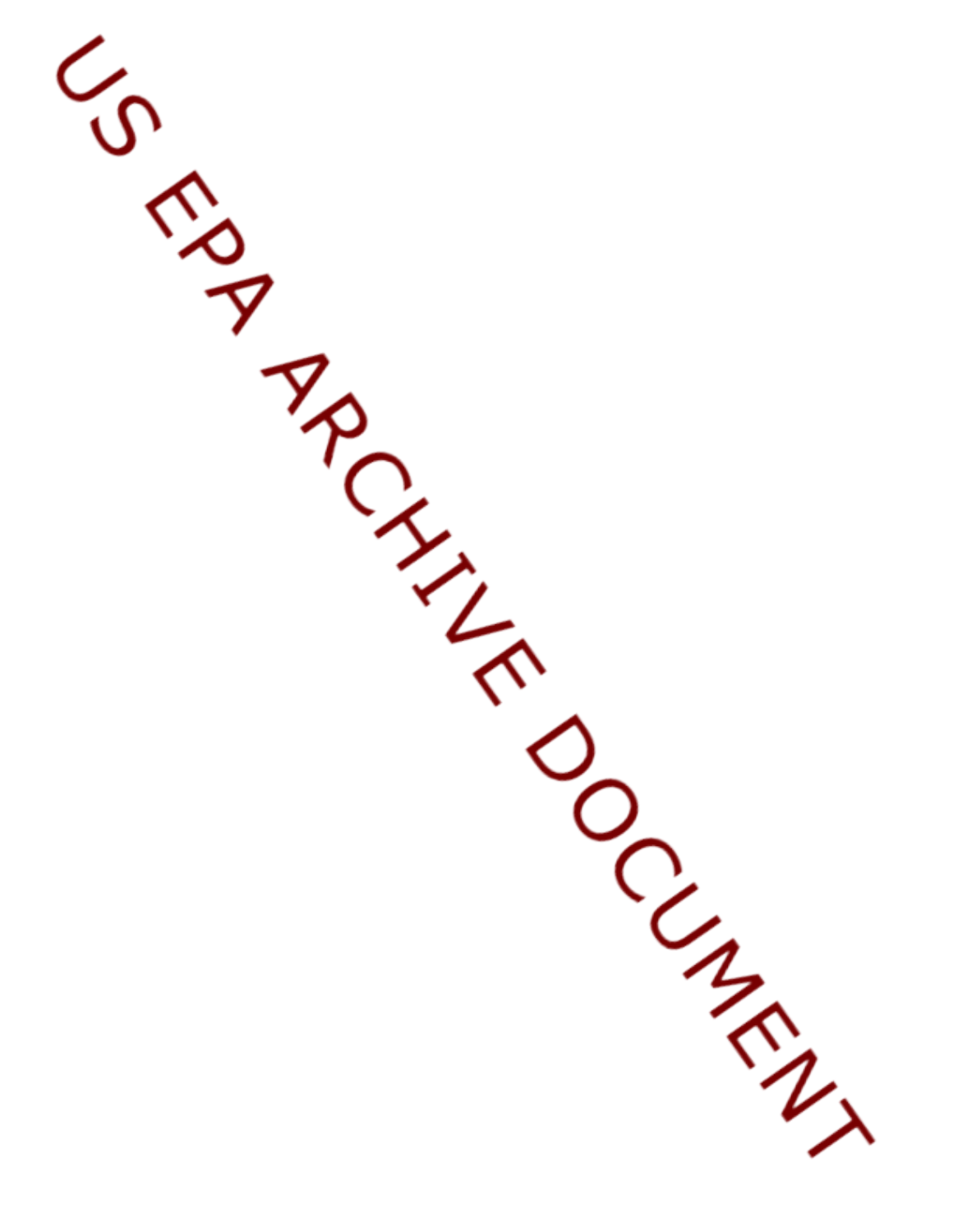## **THE ENVIRONMENTAL TECHNOLOGY VERIFICATION**







# **ETV Joint Verification Statement**

|                                     | TECHNOLOGY TYPE: CONTINUOUS EMISSION MONITOR                                                            |  |  |
|-------------------------------------|---------------------------------------------------------------------------------------------------------|--|--|
| <b>APPLICATION:</b>                 | <b>MEASURING MERCURY EMISSIONS</b>                                                                      |  |  |
| <b>TECHNOLOGY NAME: DM-6D/DM-6P</b> |                                                                                                         |  |  |
| <b>COMPANY:</b>                     | <b>Nippon Instruments Corp.</b>                                                                         |  |  |
| <b>ADDRESS:</b>                     | 14-8, Akaoji, Takatsuki-shi, PHONE: +81-726-94-5195<br>$+81-726-94-0663$<br>Osaka, 569-1146, Japan FAX: |  |  |
| <b>WEB SITE:</b>                    | http://www.smglink.com/nic/                                                                             |  |  |
| $E\text{-}{M}\text{A}IL:$           | nic@rigaku.co.jp                                                                                        |  |  |

The U.S. Environmental Protection Agency (EPA) supports the Environmental Technology Verification (ETV) Program to facilitate the deployment of innovative or improved environmental technologies through performance verification and dissemination of information. The goal of the ETV Program is to further environmental protection by accelerating the acceptance and use of improved and cost-effective technologies. ETV seeks to achieve this goal by providing high-quality, peer-reviewed data on technology performance to those involved in the design, distribution, financing, permitting, purchase, and use of environmental technologies.

ETV works in partnership with recognized standards and testing organizations, with stakeholder groups (consisting of buyers, vendor organizations, and permitters), and with individual technology developers. The program evaluates the performance of innovative technologies by developing test plans that are responsive to the needs of stakeholders, conducting field or laboratory tests (as appropriate), collecting and analyzing data, and preparing peer-reviewed reports. All evaluations are conducted in accordance with rigorous quality assurance (QA) protocols to ensure that data of known and adequate quality are generated and that the results are defensible.

The Advanced Monitoring Systems (AMS) Center, one of seven technology areas under ETV, is operated by Battelle in cooperation with EPA's National Exposure Research Laboratory. The AMS Center has recently evaluated the performance of continuous emission monitors (CEMs) to measure mercury emissions. This verification statement provides a summary of the test results for the Nippon Instruments Corp. DM-6D/DM-6P CEM.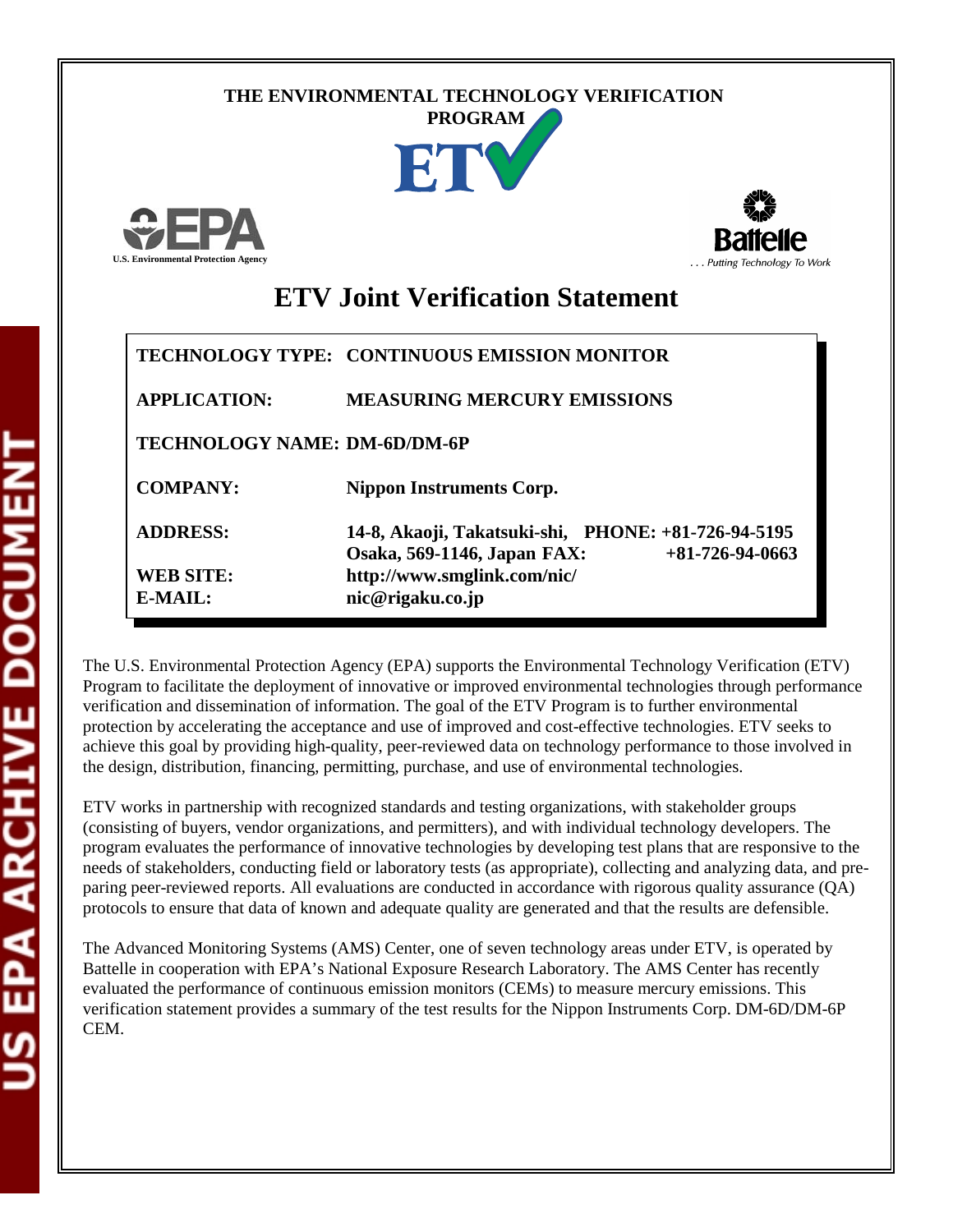### **VERIFICATION TEST DESCRIPTION**

The purpose of this verification test was to evaluate the performance of mercury CEMs at a full-scale field location, over a substantial duration of continuous operation. The CEMs were challenged by stack gases generated from the thermal treatment of a variety of actual wastes in the Toxic Substances Control Act Incinerator (TSCAI) at the East Tennessee Technology Park in Oak Ridge, Tennessee. CEM responses were compared with reference mercury measurements of total  $(Hg_T)$ , oxidized  $(Hg_{OX})$ , and elemental  $(Hg^{\circ})$  mercury. Mercury standard gases were used to challenge the CEMs to assess stability in long-term operation, and the instruments were operated for several weeks by TSCAI staff to assess operational aspects of their use. The reference method for establishing the quantitative performance of the tested technologies was the Ontario Hydro (OH) method. For the DM-6/DM-6P, relative accuracy (RA), correlation with the reference method, and precision (i.e., repeatability at stable test conditions) were assessed for total mercury in the stack gas emissions. Sampling system bias, calibration and zero drift, and response time were assessed for Hg<sup>o</sup> only, using commercial compressed gas standards of Hg°. The data completeness, reliability, and maintainability of the DM-6D/DM-6P over the course of the verification test were assessed during several weeks of continuous operation.

QA oversight of verification testing was provided by Battelle. Battelle QA staff conducted a technical systems audit, a performance evaluation audit, and a data quality audit of 10% of the test data.

#### **TECHNOLOGY DESCRIPTION**

The following description of the DM-6D/DM-6P was provided by the vendor and does not represent verified information.

The DM-6/DM-6P mercury CEM is designed to provide continuous measurement of  $Hg_T$  in stack gases. Stack gas is pulled from the stack through a glass-lined probe maintained at 180°C (356°F) and a glass fiber particulate filter maintained at 200 $\rm{°C}$  (392 $\rm{°F}$ ). The sample then passes through a catalyst bed that is heated to 160 $\rm{°C}$ (320°F). The catalytic process, housed in a heater box that may be located either adjacent to the stack or remotely, reduces  $Hg_{OX}$  to  $Hg^0$ . After exiting the catalyst, the sample passes through a liquid/gas separator and is cooled to 2°C by a solid-state Peltier chip. The cooled sample gas is then filtered once again by a membrane filter before being transported to the detector. The detector is a cold vapor atomic absorption analyzer that reports total mercury.

The detector is factory calibrated, although an on-board permeation tube calibration source is available as an option for field calibration. The detector signal is zeroed automatically by first passing a zero gas over a gold trap to collect and remove contaminants. The zero gas is then introduced directly into the DM-6/DM-6P. The DM-6/DM-6P response to the zero gas is automatically adjusted to zero by the system. The DM-6/DM-6P does not require argon, compressed air, or other gas supplies for operation.

### **VERIFICATION OF PERFORMANCE**

**Relative Accuracy:** The accuracy of the DM-6/DM-6P for measuring  $Hg_T$  was verified by comparison to the results of 18 sampling runs using dual trains of the OH reference method at  $Hg_T$  levels from <1 to 200 micrograms per dry standard cubic meter of flue gas. When all 18 OH runs were included in the comparison, an overall RA of 20.3% was found.

**Correlation with Reference Method Results:** Correlation of the DM-6/DM-6P Hg<sub>T</sub> results with the OH results showed an  $r^2$  value of 0.953.

Precision: Precision of the DM-6/DM-6P was estimated using two OH sampling periods having relatively stable introduction of mercury in aqueous waste into the TSCAI. The maximum variability attributable to the DM-6/DM-6P was 9.1% and 10.9% relative standard deviation (RSD) for these two periods.